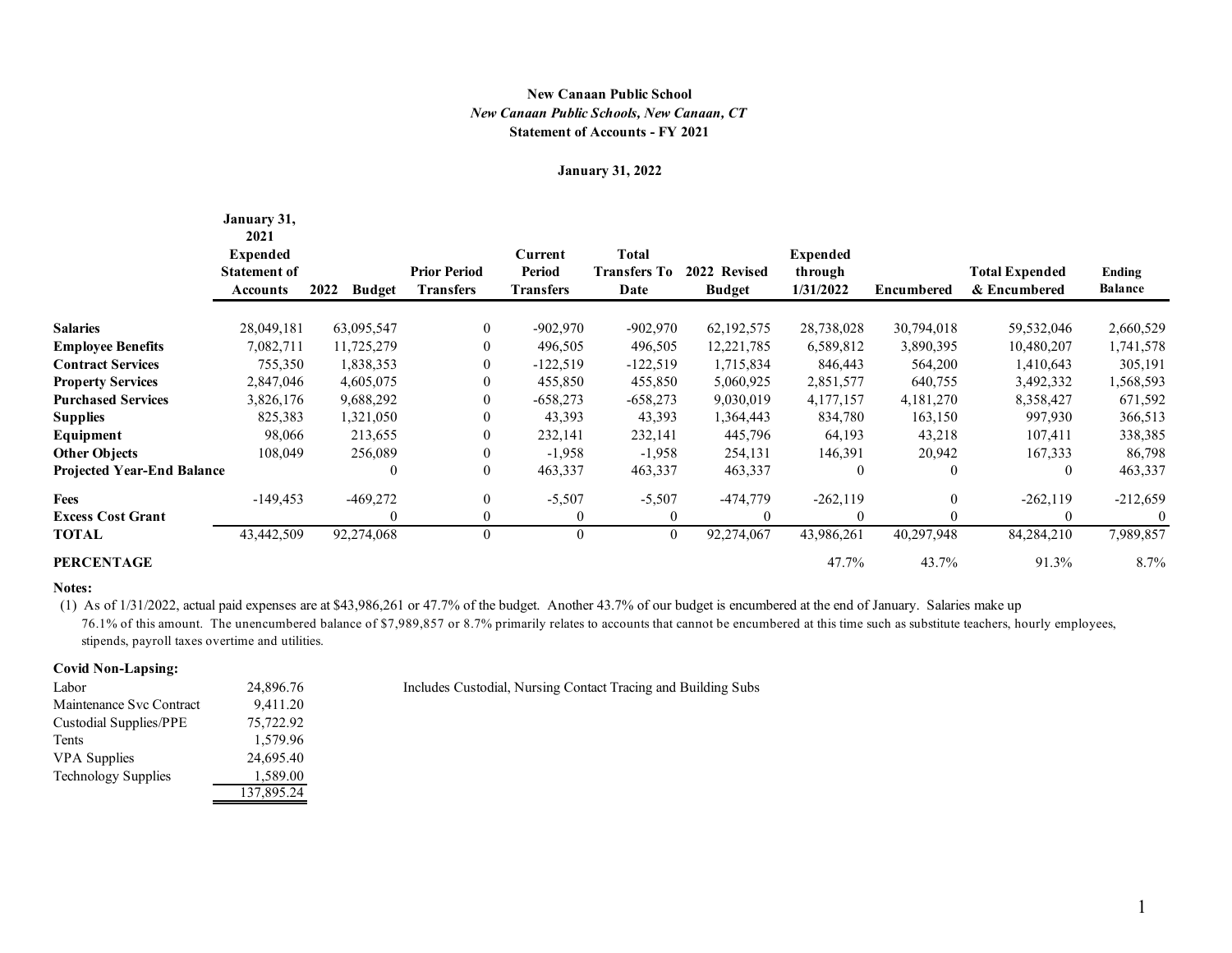## **New Canaan Public School** *New Canaan Public Schools, New Canaan, CT*

# **Statement of Accounts - FY 2021 January 31, 2022**

|                                |             |                                         |                                                        | <b>Total</b>     |                               | <b>Expended</b>      |                   | <b>Total</b>                    |                          |
|--------------------------------|-------------|-----------------------------------------|--------------------------------------------------------|------------------|-------------------------------|----------------------|-------------------|---------------------------------|--------------------------|
|                                | 2022 Budget | <b>Prior Period</b><br><b>Transfers</b> | <b>Current Period Transfers To</b><br><b>Transfers</b> | Date             | 2022 Revised<br><b>Budget</b> | through<br>1/31/2022 | <b>Encumbered</b> | Expended &<br><b>Encumbered</b> | Ending<br><b>Balance</b> |
|                                |             |                                         |                                                        |                  |                               |                      |                   |                                 |                          |
| <b>Salaries</b>                |             |                                         |                                                        |                  |                               |                      |                   |                                 |                          |
| Administrators                 | 4,716,287   | $\boldsymbol{0}$                        | 90,201                                                 | 90,201           | 4,806,488                     | 2,915,449            | 1,891,037         | 4,806,486                       | $\mathbf{0}$             |
| Teachers:<br>Regular Education | 34,004,979  | $\boldsymbol{0}$                        | $-987,967$                                             | -987,967         | 33,017,011                    | 14,104,331           | 18,844,066        | 32,948,398                      | 68,613                   |
|                                |             | $\theta$                                | $-27,035$                                              |                  |                               |                      |                   |                                 |                          |
| Special Education              | 3,619,367   |                                         |                                                        | $-27,035$        | 3,592,332                     | 1,609,964            | 1,929,264         | 3,539,228                       | 53,104                   |
| <b>Student Counselors</b>      | 1,520,899   | $\Omega$                                | $-69,326$                                              | $-69,326$        | 1,451,573                     | 642,878              | 760,232           | 1,403,110                       | 48,463                   |
| Psychologists                  | 922,906     | $\overline{0}$                          | 34,908                                                 | 34,908           | 957,814                       | 409,346              | 547,467           | 956,813                         | 1,001                    |
| Social Workers                 | 918,000     | $\theta$                                | $-43,937$                                              | $-43,937$        | 874,063                       | 369,302              | 504,762           | 874,064                         | $\overline{0}$           |
| Speech and Hearing Specialists | 1,090,142   | $\boldsymbol{0}$                        | 2,708                                                  | 2,708            | 1,092,849                     | 471,839              | 624,869           | 1,096,708                       | $-3,859$                 |
| Stipends                       | 1,013,072   | $\boldsymbol{0}$                        | 4,323                                                  | 4,323            | 1,017,395                     | 299,284              | $\theta$          | 299,284                         | 718,111                  |
| Curriculum Writing             | 100,000     | $\theta$                                | $\mathbf{0}$                                           | $\theta$         | 100,000                       | 37,469               | $\theta$          | 37,469                          | 62,531                   |
| Substitutes                    | 676,998     | $\mathbf{0}$                            | $-22,650$                                              | $-22,650$        | 654,348                       | 207,454              | $\Omega$          | 207,454                         | 446,894                  |
| TOTAL CERTIFIED                | 48,582,649  | $\mathbf{0}$                            | $-1,018,776$                                           | $-1,018,776$     | 47, 563, 873                  | 21,067,316           | 25,101,698        | 46,169,014                      | 1,394,858                |
| Classroom Tutors               | 126,400     | $\boldsymbol{0}$                        | $-30,000$                                              | $-30,000$        | 96,400                        | 35,905               | $\mathbf{0}$      | 35,905                          | 60,495                   |
| Managers/Supervisors           | 678,626     | $\theta$                                | 24,797                                                 | 24,797           | 703,423                       | 415,716              | 287,706           | 703,423                         | $\theta$                 |
| Administrative Support         | 1,901,032   | $\Omega$                                | 106,133                                                | 106,133          | 2,007,165                     | 1,131,467            | 825,691           | 1,957,158                       | 50,006                   |
| Custodians/Maintenance         | 2,742,635   | $\theta$                                | $-28,329$                                              | $-28,329$        | 2,714,306                     | 1,522,919            | 1,133,932         | 2,656,851                       | 57,455                   |
| Non-Represented                | 1,574,595   | $\boldsymbol{0}$                        | 109,774                                                | 109,774          | 1,684,369                     | 933,108              | 716,578           | 1,649,687                       | 34,682                   |
| Teaching Assistants/Support    | 3,750,051   | $\overline{0}$                          | 8,616                                                  | 8,616            | 3,758,667                     | 1,725,719            | 1,786,488         | 3,512,208                       | 246,459                  |
| Drivers/Bus Monitors           | 1,212,649   | $\mathbf{0}$                            | $-46,318$                                              | $-46,318$        | 1,166,331                     | 680,859              | $\overline{0}$    | 680,859                         | 485,472                  |
| OT/PT/BCBA                     | 979,570     | $\mathbf{0}$                            | $-23,891$                                              | $-23,891$        | 955,679                       | 419,831              | 523,722           | 943,553                         | 12,126                   |
| Athletic Trainer/Support       | 137,089     | $\mathbf{0}$                            | 3,502                                                  | 3,502            | 140,591                       | 61,163               | 63,389            | 124,552                         | 16,039                   |
| Campus Monitors                | 342,646     | $\overline{0}$                          | $\boldsymbol{0}$                                       | $\boldsymbol{0}$ | 342,646                       | 177,517              | $\mathbf{0}$      | 177,517                         | 165,129                  |
| Nurses                         | 704,150     | $\boldsymbol{0}$                        | $-7,273$                                               | $-7,273$         | 696,877                       | 341,289              | 354,812           | 696,101                         | 776                      |
| Temporary Help                 | 25,500      | $\boldsymbol{0}$                        | $-500$                                                 | $-500$           | 25,000                        | 18,289               | $\boldsymbol{0}$  | 18,289                          | 6,711                    |
| Overtime:                      |             |                                         |                                                        |                  |                               |                      |                   |                                 |                          |
| Custodial/Maintenance          | 285,000     | $\boldsymbol{0}$                        | $\boldsymbol{0}$                                       | $\boldsymbol{0}$ | 285,000                       | 171,603              | $\mathbf{0}$      | 171,603                         | 113,397                  |
| <b>Campus Monitors</b>         | 27,000      | $\theta$                                | $\theta$                                               | $\mathbf{0}$     | 27,000                        | 12,073               | $\theta$          | 12,073                          | 14,927                   |
| All Other                      | 25,955      | $\mathbf{0}$                            | $-705$                                                 | $-705$           | 25,250                        | 23,253               | $\theta$          | 23,253                          | 1,997                    |
| TOTAL NON-CERTIFIED            | 14,512,897  | $\mathbf{0}$                            | 115,806                                                | 115,806          | 14,628,704                    | 7,670,712            | 5,692,320         | 13,363,033                      | 1,265,671                |
| <b>TOTAL SALARIES</b>          | 63,095,547  | $\boldsymbol{0}$                        | $-902,970$                                             | $-902,970$       | 62,192,576                    | 28,738,028           | 30,794,018        | 59,532,046                      | 2,660,529                |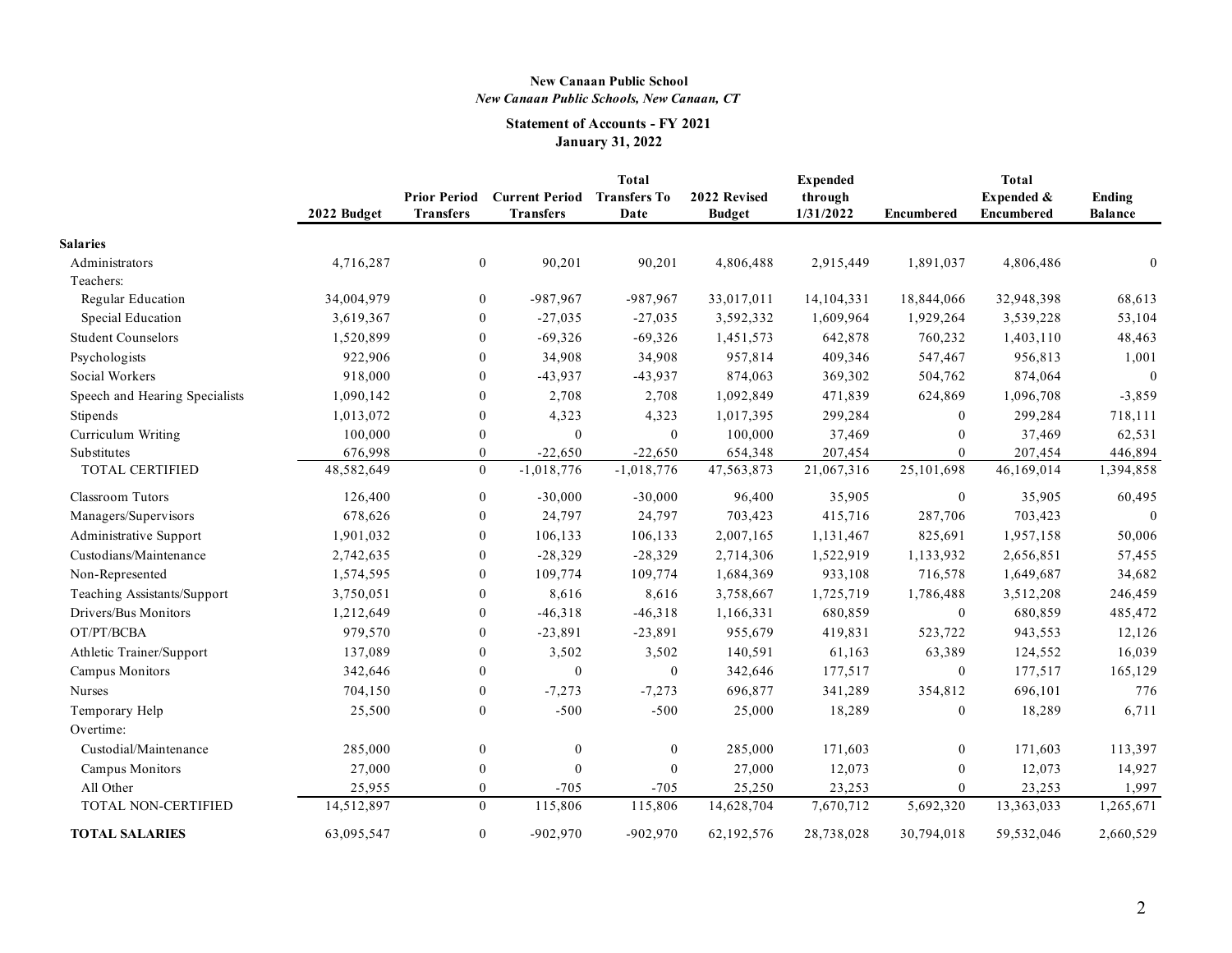|                                       |                  |                                         |                                           | <b>Total</b>                |                               | <b>Expended</b>      | <b>Total</b>      |                                 |                                 |  |
|---------------------------------------|------------------|-----------------------------------------|-------------------------------------------|-----------------------------|-------------------------------|----------------------|-------------------|---------------------------------|---------------------------------|--|
|                                       | 2022 Budget      | <b>Prior Period</b><br><b>Transfers</b> | <b>Current Period</b><br><b>Transfers</b> | <b>Transfers To</b><br>Date | 2022 Revised<br><b>Budget</b> | through<br>1/31/2022 | <b>Encumbered</b> | Expended &<br><b>Encumbered</b> | <b>Ending</b><br><b>Balance</b> |  |
|                                       |                  |                                         |                                           |                             |                               |                      |                   |                                 |                                 |  |
| <b>Employee Benefits</b>              |                  |                                         |                                           |                             |                               |                      | $\overline{0}$    |                                 |                                 |  |
| <b>Employer Payroll Taxes</b>         | 1,931,467        | $\mathbf{0}$                            | $-4,746$                                  | $-4,746$                    | 1,926,722                     | 926,860              |                   | 926,860                         | 999,862                         |  |
| Internal Services Fund Deposit        | 8,945,809        | $\mathbf{0}$                            | 518,439                                   | 518,439                     | 9,464,248                     | 5,216,639            | 3,726,171         | 8,942,809                       | 521,439                         |  |
| Wellness Initiative (Funded by Cigna) | $\boldsymbol{0}$ | $\mathbf{0}$                            | $\boldsymbol{0}$                          | $\mathbf{0}$                | $\boldsymbol{0}$              | 4,068                | $\overline{0}$    | 4,068                           | $-4,068$                        |  |
| Tuition Reimbursement                 | 150,000          | $\mathbf{0}$                            | $\theta$                                  | $\mathbf{0}$                | 150,000                       | 32,598               | $\mathbf{0}$      | 32,598                          | 117,402                         |  |
| Unemployment Compensation             | 40,000           | $\mathbf{0}$                            | $\theta$                                  | $\mathbf{0}$                | 40,000                        | 8,361                | 31,639            | 40,000                          | $\theta$                        |  |
| Workers' Compensation                 | 540,242          | $\boldsymbol{0}$                        | $-17,127$                                 | $-17,127$                   | 523,115                       | 390,530              | 132,585           | 523,115                         | $\mathbf{0}$                    |  |
| Retirement Supplement                 | 111,500          | $\mathbf{0}$                            | $\mathbf{0}$                              | $\mathbf{0}$                | 111,500                       | 4,500                | $\overline{0}$    | 4,500                           | 107,000                         |  |
| <b>Custodial Benefits</b>             | 6,261            | $\mathbf{0}$                            | $-61$                                     | $-61$                       | 6,200                         | 6,256                | $\mathbf{0}$      | 6,256                           | $-56$                           |  |
| <b>TOTAL BENEFITS</b>                 | 11,725,279       | $\theta$                                | 496,505                                   | 496,505                     | 12,221,785                    | 6,589,812            | 3,890,395         | 10,480,207                      | 1,741,578                       |  |
| <b>TOTAL SALARIES/BENEFITS</b>        | 74,820,827       | $\overline{0}$                          | $-406, 465$                               | $-406, 465$                 | 74,414,362                    | 35,327,840           | 34,684,413        | 70,012,253                      | 4,402,107                       |  |
| <b>Non-Salary</b>                     |                  |                                         |                                           |                             |                               |                      |                   |                                 |                                 |  |
| <b>Purchased Services</b>             | 18,135           | $\boldsymbol{0}$                        | 80                                        | 80                          | 18,215                        | 7,384                | 5,060             | 12,444                          | 5,771                           |  |
| Other Professional Services           | 13,775           | $\boldsymbol{0}$                        | 1,025                                     | 1,025                       | 14,800                        | 1,600                | 2,825             | 4,425                           | 10,375                          |  |
| <b>Staff Training</b>                 | 100,200          | $\boldsymbol{0}$                        | $-16,501$                                 | $-16,501$                   | 83,699                        | 23,266               | 17,278            | 40,544                          | 43,155                          |  |
| <b>Testing Services</b>               | 80,918           | $\mathbf{0}$                            | $-23,566$                                 | $-23,566$                   | 57,352                        | 38,130               | 7,655             | 45,785                          | 11,567                          |  |
| <b>Security Training</b>              | $\boldsymbol{0}$ | $\mathbf{0}$                            | $\mathbf{0}$                              | $\mathbf{0}$                | $\boldsymbol{0}$              | $\mathbf{0}$         | $\mathbf{0}$      | $\mathbf{0}$                    | $\mathbf{0}$                    |  |
| Interns                               | 121,050          | $\boldsymbol{0}$                        | 22,650                                    | 22,650                      | 143,700                       | 112,950              | 22,950            | 135,900                         | 7,800                           |  |
| Driver Drug Screening Tests           | 2,899            | $\mathbf{0}$                            | 26                                        | 26                          | 2,925                         | 1,180                | 1,600             | 2,780                           | 145                             |  |
| <b>Outsourced Services</b>            | 883,451          | $\mathbf{0}$                            | $-80,794$                                 | $-80,794$                   | 802,657                       | 357,654              | 321,072           | 678,726                         | 123,931                         |  |
| Legal Matters                         | 295,000          | $\theta$                                | 7,501                                     | 7,501                       | 302,501                       | 158,333              | 136,667           | 295,000                         | 7,501                           |  |
| OT/PT & Speech Intervention           | 150,000          | $\mathbf{0}$                            | $-53,000$                                 | $-53,000$                   | 97,000                        | 22,534               | 18,618            | 41,152                          | 55,849                          |  |
| Athletic Training Services            | $\boldsymbol{0}$ | $\boldsymbol{0}$                        | 2,000                                     | 2,000                       | 2,000                         | $\mathbf{0}$         | $\overline{0}$    | $\mathbf{0}$                    | 2,000                           |  |
| Athletic Aides/Referees               | 64,000           | $\boldsymbol{0}$                        | 7,100                                     | 7,100                       | 71,100                        | 49,383               | 10,000            | 59,383                          | 11,717                          |  |
| School Security                       | 8,800            | $\mathbf{0}$                            | 5,710                                     | 5,710                       | 14,510                        | 2,205                | 1,750             | 3,955                           | 10,555                          |  |
| Club Sports                           | 25,000           | $\boldsymbol{0}$                        | 5,000                                     | 5,000                       | 30,000                        | 20,725               | 9,275             | 30,000                          | $\mathbf{0}$                    |  |
| Technical/Professional Services       | 45,675           | $\mathbf{0}$                            | 250                                       | 250                         | 45,925                        | 45,100               | $\mathbf{0}$      | 45,100                          | 825                             |  |
| Professional Test Services            | 29,450           | $\mathbf{0}$                            | $\mathbf{0}$                              | $\mathbf{0}$                | 29,450                        | 6,000                | 9,450             | 15,450                          | 14,000                          |  |
| TOTAL CONTRACTED SER.                 | 1,838,353        | $\theta$                                | $-122,519$                                | $-122,519$                  | 1,715,834                     | 846,443              | 564,200           | 1,410,643                       | 305,191                         |  |
| Water/Sewer                           | 71,475           | $\boldsymbol{0}$                        | 625                                       | 625                         | 72,100                        | 49,418               | $\boldsymbol{0}$  | 49,418                          | 22,682                          |  |
| <b>Facility Specialists</b>           | 100,000          | $\mathbf{0}$                            | 30,000                                    | 30,000                      | 130,000                       | 79,387               | 40,453            | 119,840                         | 10,160                          |  |
| Repairs-Instruct. Equip.              | 5,850            | $\boldsymbol{0}$                        | $\boldsymbol{0}$                          | $\boldsymbol{0}$            | 5,850                         | 2,060                | 875               | 2,935                           | 2,915                           |  |
| Repairs-Non-Instruct. Equip.          | 363,350          | $\mathbf{0}$                            | $-13,257$                                 | $-13,257$                   | 350,093                       | 141,157              | 83,867            | 225,024                         | 125,069                         |  |
| Project Work                          | $\boldsymbol{0}$ | $\theta$                                | 193,000                                   | 193,000                     | 193,000                       | 54,849               | $\overline{0}$    | 54,849                          | 138,151                         |  |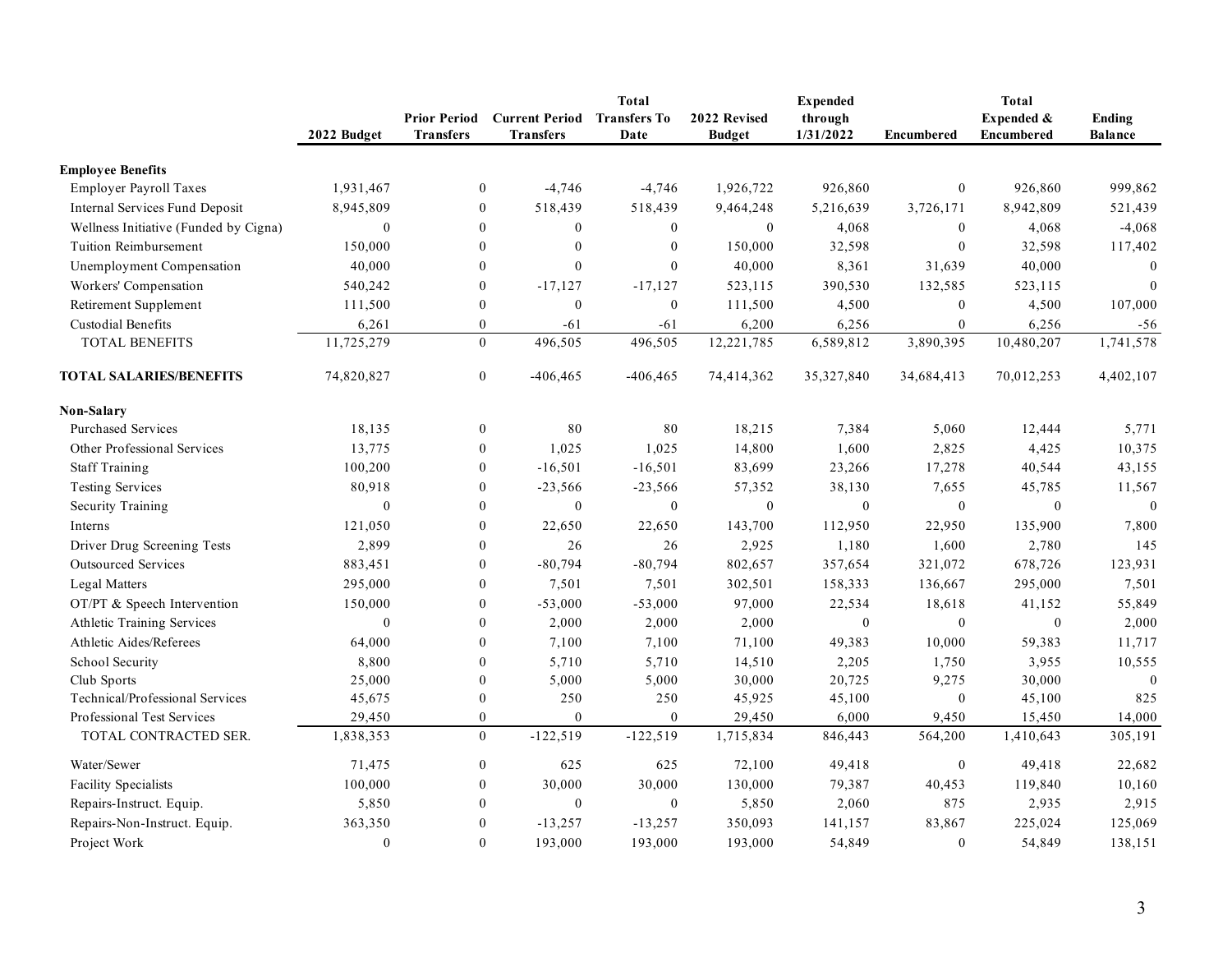|                                     |             |                     | <b>Current Period</b> | <b>Total</b><br><b>Transfers To</b> | 2022 Revised  | <b>Expended</b>  |                   | <b>Total</b> |                |
|-------------------------------------|-------------|---------------------|-----------------------|-------------------------------------|---------------|------------------|-------------------|--------------|----------------|
|                                     |             | <b>Prior Period</b> |                       |                                     |               | through          |                   | Expended &   | <b>Ending</b>  |
|                                     | 2022 Budget | Transfers           | <b>Transfers</b>      | Date                                | <b>Budget</b> | 1/31/2022        | <b>Encumbered</b> | Encumbered   | <b>Balance</b> |
| Maintenance Service Contracts       | 540,649     | $\overline{0}$      | 82,848                | 82,848                              | 623,497       | 371,566          | 171,519           | 543,084      | 80,413         |
| Software Support                    | 465,514     | $\mathbf{0}$        | 3,278                 | 3,278                               | 468,792       | 370,635          | $-15,823$         | 354,813      | 113,979        |
| Software Licensing                  | 497,949     | $\mathbf{0}$        | $-5,326$              | $-5,326$                            | 492,623       | 438,527          | 29,131            | 467,658      | 24,965         |
| Vehicle Repairs & Maintenance       | 54,850      | $\boldsymbol{0}$    | 5,431                 | 5,431                               | 60,281        | 19,932           | 16,850            | 36,781       | 23,500         |
| Rent-Offices                        | 380,991     | $\mathbf{0}$        | 12,137                | 12,137                              | 393,128       | 239,609          | 153,520           | 393,129      | $\theta$       |
| C.O. Update                         | 64,992      | $\mathbf{0}$        | $\mathbf{0}$          | $\boldsymbol{0}$                    | 64,992        | 37,912           | 27,080            | 64,992       | $\theta$       |
| Athletic/VPA Rental Fees            | 92,325      | $\mathbf{0}$        | $\theta$              | $\boldsymbol{0}$                    | 92,325        | 76,124           | $\mathbf{0}$      | 76,124       | 16,201         |
| Wide-Area Network Fees              | 168,000     | $\boldsymbol{0}$    | $-288$                | $-288$                              | 167,712       | 75,918           | 24,462            | 100,380      | 67,332         |
| <b>Facilities Supplies</b>          | 341,400     | $\boldsymbol{0}$    | 2,000                 | 2,000                               | 343,400       | 139,083          | 51,508            | 190,591      | 152,809        |
| Electricity                         | 1,086,324   | $\boldsymbol{0}$    | 70,294                | 70,294                              | 1,156,618     | 515,133          | 29,786            | 544,918      | 611,700        |
|                                     |             |                     |                       |                                     |               |                  |                   |              |                |
| Heating Fuel                        | 297,310     | $\mathbf{0}$        | 77,500                | 77,500                              | 374,810       | 178,863          | 20,855            | 199,718      | 175,092        |
| Propane Gas                         | 13,612      | $\boldsymbol{0}$    | $-812$                | $-812$                              | 12,800        | 6,127            | 6,673             | 12,800       | $\theta$       |
| <b>Technical Support</b>            | 60,484      | $\mathbf{0}$        | $-1,580$              | $-1,580$                            | 58,904        | 55,278           | $\mathbf{0}$      | 55,278       | 3,626          |
| TOTAL PROPERTY SER.                 | 4,605,075   | $\boldsymbol{0}$    | 455,850               | 455,850                             | 5,060,925     | 2,851,577        | 640,755           | 3,492,332    | 1,568,593      |
| Other Purchased Services            | 3,250       | $\boldsymbol{0}$    | $\theta$              | $\boldsymbol{0}$                    | 3,250         | 92               | 300               | 392          | 2,858          |
| Purchased Transportation Services:  |             |                     |                       |                                     |               |                  |                   |              |                |
| Regular Education                   | 4,059,602   | $\overline{0}$      | $-330,486$            | $-330,486$                          | 3,729,116     | 1,815,838        | 1,815,838         | 3,631,675    | 97,441         |
| <b>Installment Payment Discount</b> | $-36,991$   | $\theta$            | $\mathbf{0}$          | $\mathbf{0}$                        | $-36,991$     | $\boldsymbol{0}$ | $\mathbf{0}$      | $\mathbf{0}$ | $-36,991$      |
| Special Education                   | 25,000      | $\mathbf{0}$        | $\Omega$              | $\theta$                            | 25,000        | 7,783            | 9,357             | 17,140       | 7,860          |
| Field Trip Transportation           | 25,000      | $\theta$            | 4,200                 | 4,200                               | 29,200        | 1,640            | 6,753             | 8,393        | 20,807         |
| Athletic Transportation             | 267,000     | $\theta$            | 33,000                | 33,000                              | 300,000       | 112,649          | 123,323           | 235,972      | 64,028         |
| Liability/Auto/Property Insur.      | 266,688     | $\theta$            | 8,569                 | 8,569                               | 275,257       | 223,306          | 50,512            | 273,818      | 1,439          |
| Telephone                           | 81,059      | $\mathbf{0}$        | 8,522                 | 8,522                               | 89,581        | 44,159           | 45,422            | 89,581       | $\mathbf{0}$   |
| Postage                             | 19,850      | $\theta$            | $-1,150$              | $-1,150$                            | 18,700        | 16,627           | 2,071             | 18,698       | $\overline{2}$ |
| Bldg. Prof. Devel. Expense          | 13,700      | $\mathbf{0}$        | 8,420                 | 8,420                               | 22,120        | 1,214            | 605               | 1,819        | 20,301         |
| Recruiting                          | 10,817      | $\mathbf{0}$        | 11,325                | 11,325                              | 22,142        | 14,666           | 914               | 15,579       | 6,563          |
| Printing/Binding                    | 6,000       | $\theta$            | $-1,500$              | $-1,500$                            | 4,500         | 525              | 2,200             | 2,725        | 1,775          |
| Tuition-Adult Education             | 11,957      | $\theta$            | $-44$                 | $-44$                               | 11,913        | $\boldsymbol{0}$ | $\mathbf{0}$      | $\mathbf{0}$ | 11,913         |
| Tuition-Magnet/Online               | 16,705      | $\theta$            | $-5,205$              | $-5,205$                            | 11,500        | 7,298            | $\theta$          | 7,298        | 4,203          |
| Tuition-Out Of District             | 4,604,100   | $\theta$            | $-400,000$            | $-400,000$                          | 4,204,100     | 1,790,224        | 1,996,822         | 3,787,046    | 417,054        |
| Conferences/Travel                  | 144,447     | $\theta$            | 7,616                 | 7,616                               | 152,063       | 25,756           | 21,976            | 47,731       | 104,332        |
| <b>Bus Fuel</b>                     | 141,528     | $\theta$            | 262                   | 262                                 | 141,790       | 65,685           | 75,789            | 141,474      | 316            |
| Fuel Overage Reimbursement          | $-75,000$   | $\theta$            | $\theta$              | $\mathbf{0}$                        | $-75,000$     | $\mathbf{0}$     | $\mathbf{0}$      | $\mathbf{0}$ | $-75,000$      |
| Gasoline Fuel                       | 40,300      | $\boldsymbol{0}$    | $-250$                | $-250$                              | 40,050        | 20,560           | $\theta$          | 20,560       | 19,490         |
| Mileage & Travel Allowance          | 63,280      | $\mathbf{0}$        | $-1,552$              | $-1,552$                            | 61,728        | 29,137           | 29,389            | 58,526       | 3,202          |
| TOTAL PURCHASED SERV.               | 9,688,292   | $\theta$            | $-658,273$            | $-658,273$                          | 9,030,019     | 4,177,157        | 4,181,270         | 8,358,427    | 671.592        |